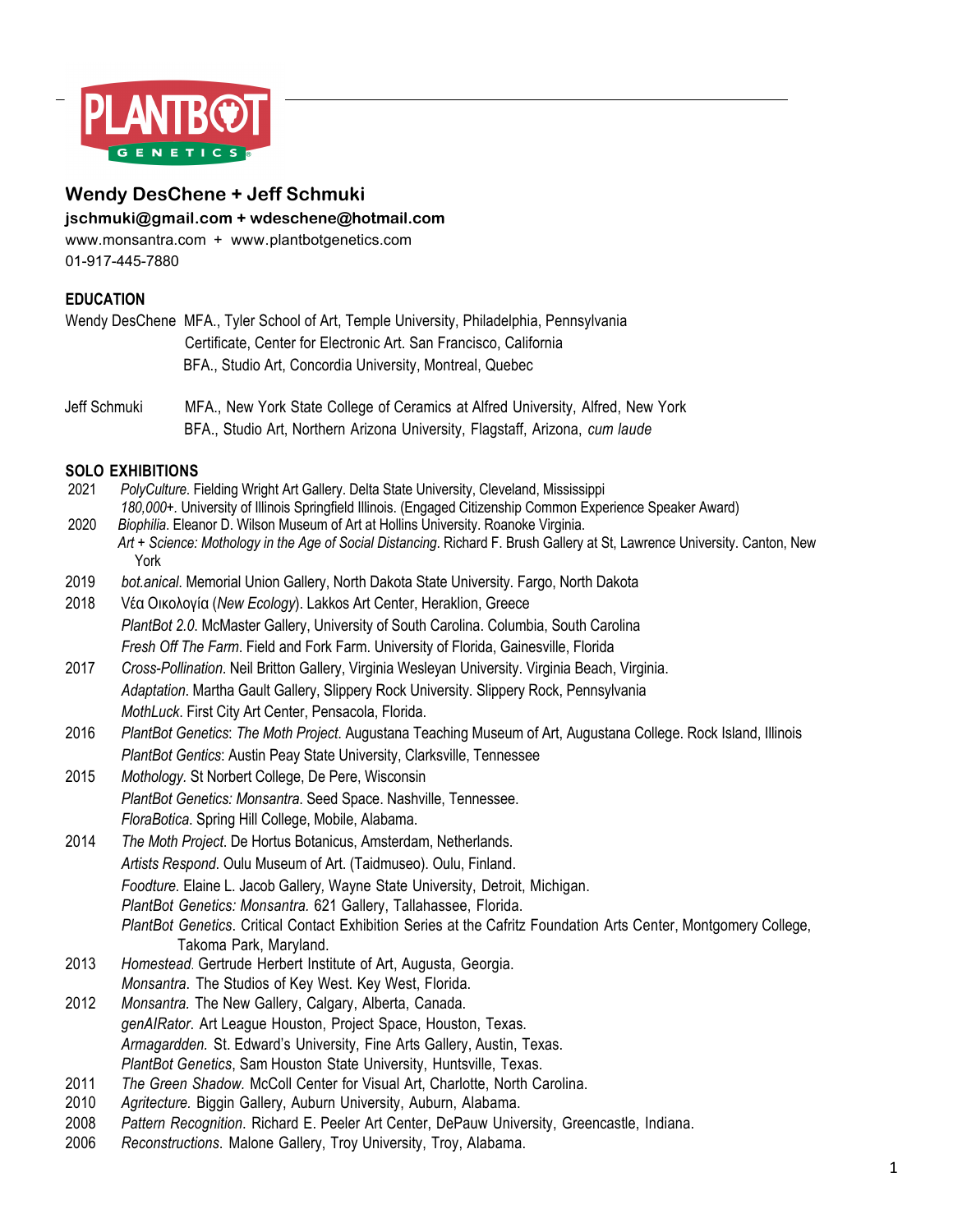- 2002 *Decoys and More*. Woods Art Gallery, University of Southern Mississippi, Hattiesburg, Mississippi.
- 2001 *Recent Works*. George Ohr Museum, Biloxi, Mississippi.
- 1999 *Elements*. Osterle Gallery, North Central College, Naperville, Illinois.

#### **TWO PERSON EXHIBITIONS**

2014 *Ecology Revisioned*. Prescott College Art Gallery at Sam Hill Warehouse. Prescott, Arizona.

#### **SELECTED GROUP EXHIBITIONS**

 2021 *Food Justice: Growing a Healthier Community Through Art*. Contemporary Craft. Pittsburgh, Pennsylvania *Lost in the Weeds: Nature and Climate Change.* Athens Institute of Contemporary Art. Athens, Georgia. 2020 *Grey / Gray (Matters).* Divisible Projects. Dayton, Ohio. *Ostraka*. ARTexchange at CAA. Hoken Gallery. Columbia College, Chicago, Illinois *Daily Trumpet*. Invitational Instagram Exhibition. New York, New York. *Lift Off Film Sessions. Shorts Programme 2*, Iver Heath, Buckinghamshire, England *Contaminated.* The Institute for Aesthetic Advocacy and Institute for Digital Humanities. Minneapolis, Minnesota *Quarantine Zine*. Issue 2: Alone and Together. Newburgh, New York. *ArtWork(ers) United*. University of North Florida. Curator Jenny Hager and the Creatives. Jacksonville, Florida *Home as Situation*. Bolivair Art Gallery, University of Kentucky. Lexington, Kentucky. 2019 *Larroque Arts Festival (LAF) "Surface",* Larroque Occitanie, France *Lanzarote Arts Festival.* Canary Islands, Spain *Exposicion Artistas Internacionales*, Espacio Little, Seville, Spain Collective (in)Action, Memorial Union Gallery, University of North Dakota *Ferment at NCECA Socially Engaged Craft Collation at Minneapolis College*, Minnesotoa *Lie, Cheat, Steal, Lyon College/Kresge Gallery*, Batesville, Arkansas *2018 Fresh Off The Farm*. Field and Fork Farm and Garden. University of Florida, Gainesville, Florida *When The Winters Were Still Really Cold (The Rhine)*. Useable Space. Milwaukee, Wisconsin *GardenBot.* Artfields, Lake City South Carolina  *A Northward Migration.* Lewis Ginter Botanical Garden, Richmond, Virginia  *Hambidge Art Gala.* Design District, Atlanta, Georgia 2017 *Pollinate*. HUBweek, City Hall Plaza, Boston, Massachusetts. *Crossing Boundaries: Art and the Future of Energy.* Pensacola Museum of Art, Pensacola, Florida. *STEAM*. University of Western Florida, Pensacola, Florida. 2016 *Insecta*. Haber Space at Central Booking, New York, New York. *Digital Culture*. CICA Museum, Gimpo, South Korea. *RE•BOTICA.* Fed Galleries at Kendall College of Art and Design of Ferris State University. Grand Rapids, Michigan. *Manchester: RVA Street Art Festival*. Southern States Silos, Richmond, Virginia. *Methodologies.* East Stroudsburg University, East Stroudsburg, Pennsylvania. *Impending Future*. Lycoming College Art Gallery. Williamsport, Pennsylvania. 2015 *ESPACIO ENTER*: International Festival of Creativity, Innovation, and Digital Culture. TEA, Tenerife Espacio de las Artes. Tenerife, Canary Islands, Spain. *Maintenance Mode*. Public Space One. Iowa City, Iowa. *Turndown Service*. COOP Popup Gallery at SECAC. Pittsburgh, Pennsylvania. *The Weight of the World: A Contemporary Art Exhibition of Affect and Reason*. Arizona State University Institute for Humanities Research (IHR). Tempe, Arizona. *Sustainability Solutions Festival*. City of Phoenix. Phoenix, Arizona. *Balance-Unbalance: An International Conference on Water, Climate, and Place* - group exhibition, Arizona State University Galleries. Tempe, Arizona. *Maize y Mas*. Legion Arts. Cedar Rapids, Iowa. *Embodied Place: Observations and Notations*. Sierra Nevada College. Incline Village, Nevada. 2014 *Marfa Dialogues/St. Louis.* The Pulitzer Foundation for the Arts, PXSTL. St Louis, Missouri. *Mediated Realities*. Freedman Gallery. Albright College. Reading, Pennsylvania. *Arts/Industry: Collaboration and Revelation*. John Michael Kohler Arts Center. Sheboygan, Wisconsin. *Hunter/Gatherer*, Truman State University Art Gallery, Kirksville, Missouri.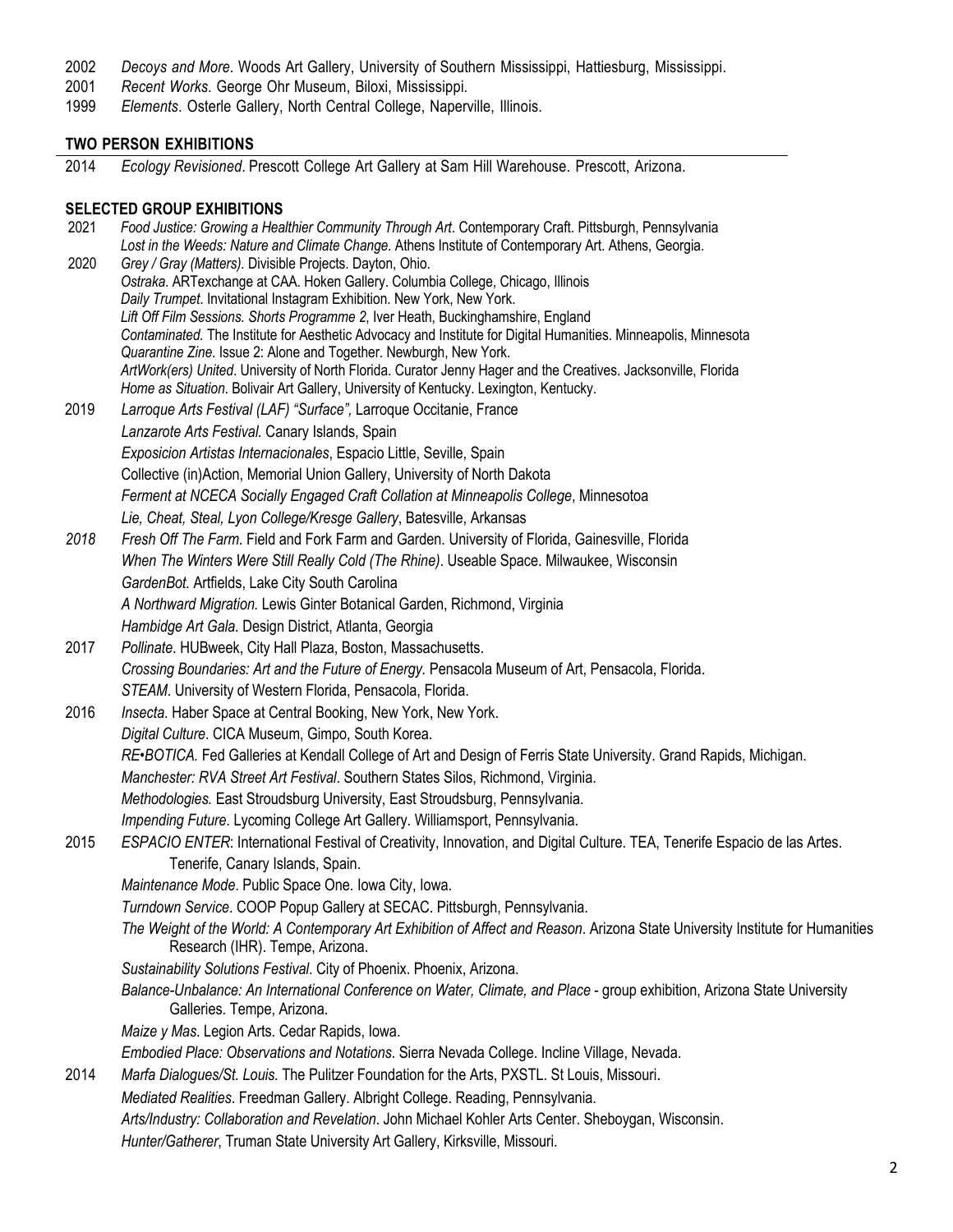*Entomological.* Roy C. Moore Art Gallery. University of North Georgia at Gainesville. Gainesville, Georgia. *Sustainability*. Diane Kidd Gallery, Tiffin University, Tiffin, Ohio. *Art in Odd Places (AiOP)*: The Artifacts. Colonel's Row, Governors Island, New York, New York.

- 2013 *InLight Richmond*. 1708 Gallery. Richmond, Virginia. *Shine On.* Hambidge Center for Creative arts and Sciences Invited Artist. Rabun Gap, Georgia. *PlantBot ArtLab* McColl Center Environmental Artist in Residence RECAP Intervention. Charlotte, North Carolina. *PlantBot Genetics and the 91%.* AIOP 2013: NUMBER Greensboro, Greensboro, North Carolina. *PlantBot Genetics*. Westobou Festival. Augusta, Georgia. *Vahki Revisited*. Mesa Contemporary Arts Museum at Mesa Arts Center. Mesa, Arizona.
- 2012 *Public Trust*. Flux Factory, Long Island City, New York *Whale Oil to Whole Foods.* Greene County Council on the Arts Gallery & Greene County Cornell Cooperative Extension, Catskills, New York
	- *Whale Oil to Whole Foods Part 2*. Cornell Cooperative Extension of Greene County, Agroforestry Resource Center, Acra, New York
	- *Plein Air*. International Group Exhibition, Airplane Gallery New York, New York
	- *Ecologies of Food: Past, Present, Future*. Lederer Gallery, SUNY Geneseo, Geneseo, New York
	- *Bushwick Basel*. Bushwick Art District Open Studios and Galleries, Brooklyn, New York
- 2011 *Cerebral Departure: Investigations in Contemporary Issues.* SpaceCamp Gallery, Indianapolis, Indiana *PlantBot Genetics*. Billboard Art Project, Reading, Pennsylvania *PlantBot Genetics*. Billboard Art Project, Baton Rouge, Louisiana
	- *PlantBot Genetics*. Billboard Art Project, San Bernardino, California
	- *E.V.A. (Experimental Video Art)* BachModern Autumn Screening, Salzburg, Austria
	- *Edge of Life: Forest Pathology Invitational*. Cole Art Center, Stephen F. Austin State University, Nacogdoches, Texas
	- *Edge of Life: Forest Pathology in Art*. Environmental Education, Science, and Technology (ESSAT) Building, Eagle Exhibit Hall, University of North Texas, Denton, Texas.
	- *There's No Place Like...*. The Renaissance Center, Dickson, Tennessee
	- *Digital Checkpoints Exhibition,* (FLEFF) Finger Lakes Environmental Film Festival, Ithica College, Ithica, New York
- 2010 *4th Cairo Video Festival. Medrar for Contemporary Art,* Goethe Institute, Cairo, Egypt *"A Brief History of…".* Two-Minute Film Festival, Carnegie Museum of Art, Pittsburg, Pennsylvania *InLight Richmond*. 1708 Gallery, Green Award, Richmond, Virginia *dis.place.ment.* Urban Institute for Contemporary Art (UICA), Grand Rapids, Michigan *Lens Based Image*. Desotorow Gallery, Savannah, Georgia

### **ARTIST IN RESIDENCE & VISITING ARTIST APPOINTMENTS**

- 2021 Mauser Foundation EcoHouse. Parrita, Costa Rica
- 2020 The Studios of Belgrade, Belgrade, Serbia (cancelled due to Covid-19 travel restrictions)
- 2019 Airgentum, Seville, Spain
- 2018 Lakkos Art Center. Heraklion, Greece
- 2017 Hambidge Center for Art and Science. Rabun Gap, Georgia
- 2016 Entomica. Sault Ste Marie, Ontario, Canada
	- Hambidge Center for Art and Science. Rabun Gap, Georgia
- 2015 NEA Art Works Grant through St. Norbert College. Department of Art. De Pere, Wisconsin The Studios of Key West. Key West, Florida
- 2014 KulttuuriKauppila Artist in Residence, Ii, Finland Buitenwerkplaats Artist in Residence, Amsterdam, Netherlands
- 2013 Kimmel Harding Nelson Center for the Arts Residency, Nebraska City, Nebraska McColl Center for Visual Art Environmental Artist in Residence, Charlotte, North Carolina
- 2012 The Hafnarborg Centre Artist in Residence, Hafnarfjörður, Iceland
- 2011 I-Park Residency Fellow, East Haddam, Connecticut Atlantic Center for the Arts, Associate Artist Residency, New Smyrna Beach, Florida School of Making Thinking Collaborative Residency, Delancey, New York
- 2010 American Academy in Rome, Visiting Artist, Rome, Italy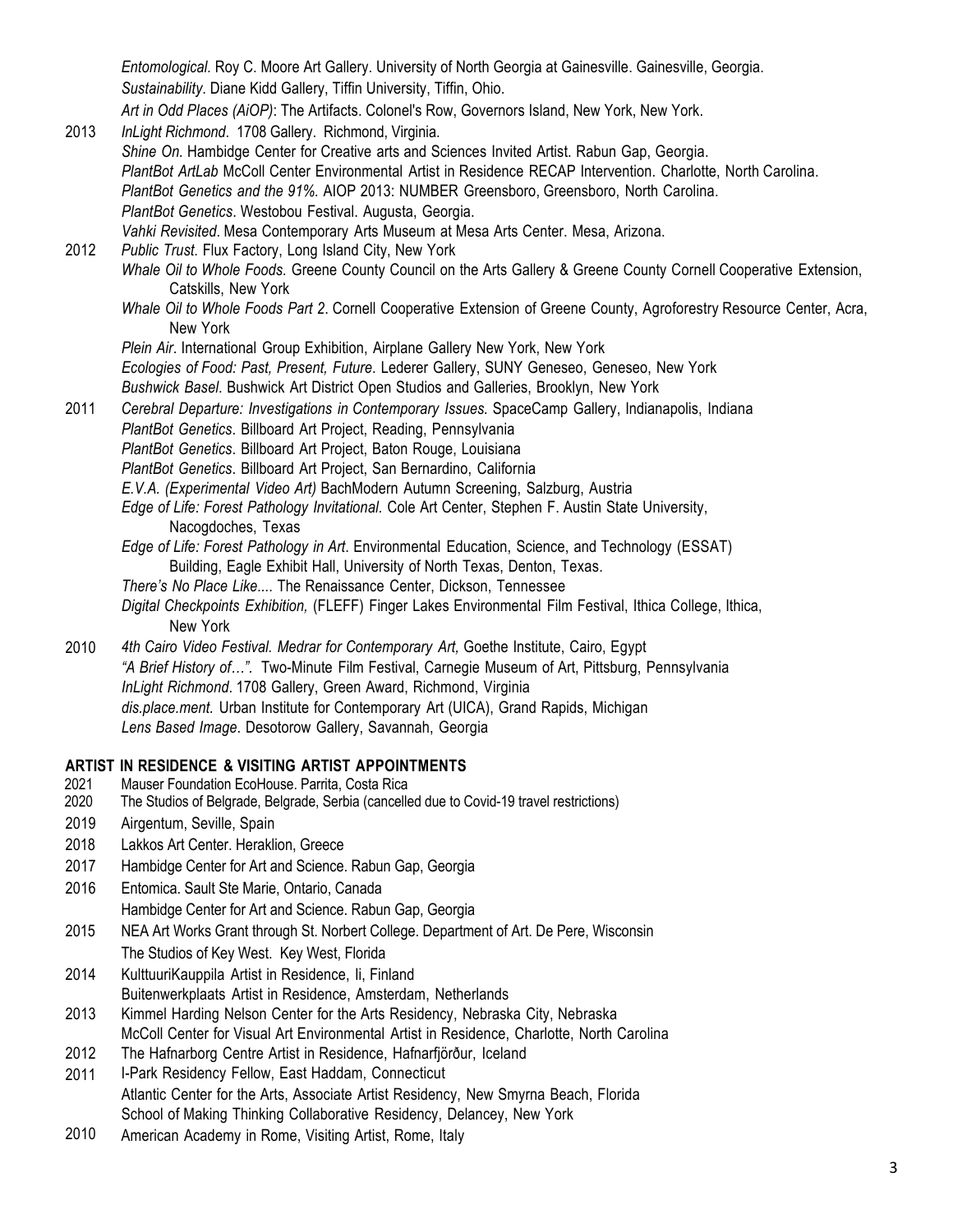# **GRANTS, FELLOWSHIPS, COMMISSIONS**, **AWARDS**

- 2019 SECAC Artist Award Honorable Mention Student Sustainability Grant, Georgia Southern, University, Statesboro, Georgia
- 2017 Sustainability Fee Grant for *Tiny Mural*. Georgia Southern University. Statesboro, Georgia.
- *How Design Promotional and Marketing Award* for PlantBot Genetics Field Guide, Designer Jarred Elrod. 2016 Seed Grant, ArtPrize 8. Grand Rapids, Michigan.
- 2015 NEA Art Works Grant for the Moth Project via St. Norbert College Department of Art. De Pere, Wisconsin.
- 2014 Marfa Dialogues/St. Louis Program Grant. The Pulitzer Foundation for the Arts. St Louis, Missouri. Sustainability Fee Grant, Georgia Southern University, Statesboro, Georgia. Seed Grant, College of Liberal Arts and Social Sciences. Georgia Southern University, Statesboro, Georgia.

### **MURALS**

- 2020 Pollen Mural. Biological Sciences Building, Georgia Southern University. Statesboro, Georgia
- 2018 Salamander Mural. Georgia Southern University, Armstrong Campus. Savannah, Georgia Moth Mural. Heraklion, Greece
- 2017 Salamander Mural. Biological Sciences Building. Georgia Southern University, Statesboro, Georgia
- 2016 Moth Mural, Austin Peay State University. Clarksville, Tennessee
- 2015 Moth Mural, Springhill College. Mobile, Alabama

### **SELECTED LECTURES, PANELS, COMMUNITY EVENTS, WORKSHOPS**

 2021 Artist Lecture. *PolyCulture*. Fielding Wright Art Gallery. Delta State University, Cleveland, Mississippi Artist Lecture. *180,000+.* University of Illinois Springfield Illinois. (Engaged Citizenship Common Experience Speaker Award) 2020 Ostraka at Roanoake ArtsPop. Taubman Museum. Roanoake, Virginia. Co-Chairs and Presenters at SECAC Conference, Richmond, Virginia. Exhibiting Artist Lecture. Eleanor D. Wilson Museum of Art at Hollins University. Hollins, Virginia. Artist Lecture. Hollins University Sustainable Architecture Class. Hollins, Virginia. Exhibiting Artist Lecture. St Lawrence University. Canton, New York. Mothology for Children Artist Lecture. St Lawrence University. Canton, New York. Conversations on Craft and Food Justice. An Online Series Discussing Sustainability, and Craft. Contemporary Craft Museum. Pittsburgh, Pennsylvania. Moth Mural. Augustana College Department of Biology: College of Insect Collections. Rock Island, Illinois. 2019 Lecture and Public Event. The Moth Project. Montevallo University, Montevallo, Alabama. Ostraka at Roanoke, ArtsPop, Taubman Museum. Roanoke, Virginia Lecture and Public Event. The Moth Project. Berry College, Mount Berry, Georgia. PlantBot Workshop. Augsburg University, Minneapolis, Minnesota. Lecture to Sculpture & 3D Classes. North Dakota State University, Fargo, North Dakota SECAC Conference Panel Chairs and Presenters Panelist and Chair. SECAC Conference, Chattanooga, Tennessee Artist Lecture, North Dakota State, Fargo, North Dakota Artist Lecture and ArtLab Community Mothing Event, Montevallo University, Montevallo, Alabama Artist Lecture and ArtLab Community Mothing Event, Berry College, Mont Berry, Georgia ArtLab Community Event, Statesboro, Georgia Lecture to Sculpture & 3D Classes. North Dakota State University, Fargo, North Dakota ArtLab Middle School Event, Berry Elementary, Mount Berry, Georgia Community Event, Castiblanco Art Night, Castiblanco de los Arroyos, Seville, Spain PlantBot Workshop. Augsburg University, Minneapolis, Minnesota Tiny Mural for Biological Sciences Center, Georgia Southern University, Savannah Campus, Savannah, Georgia. 2018 PlantBot Building Workshop and Lecture. University of South Carolina. Columbia, South Carolina Panelist. Artist Run Spaces, Collectives, and Collaboration. SECAC Conference, Birmingham, Alabama. Panelist. I Forgot to Laugh. SECAC Conference, Birmingham, Alabama. Artist Lecture, The Ronald E McNair Life Center and Museum, Lake City, South Carolina Artist Lecture, Lakkos Art Center, Heraklion, Greece 2017 PlantBot Building Workshop, Pulse Art and Technology Festival. Telfair Museums, Savannah, Georgia.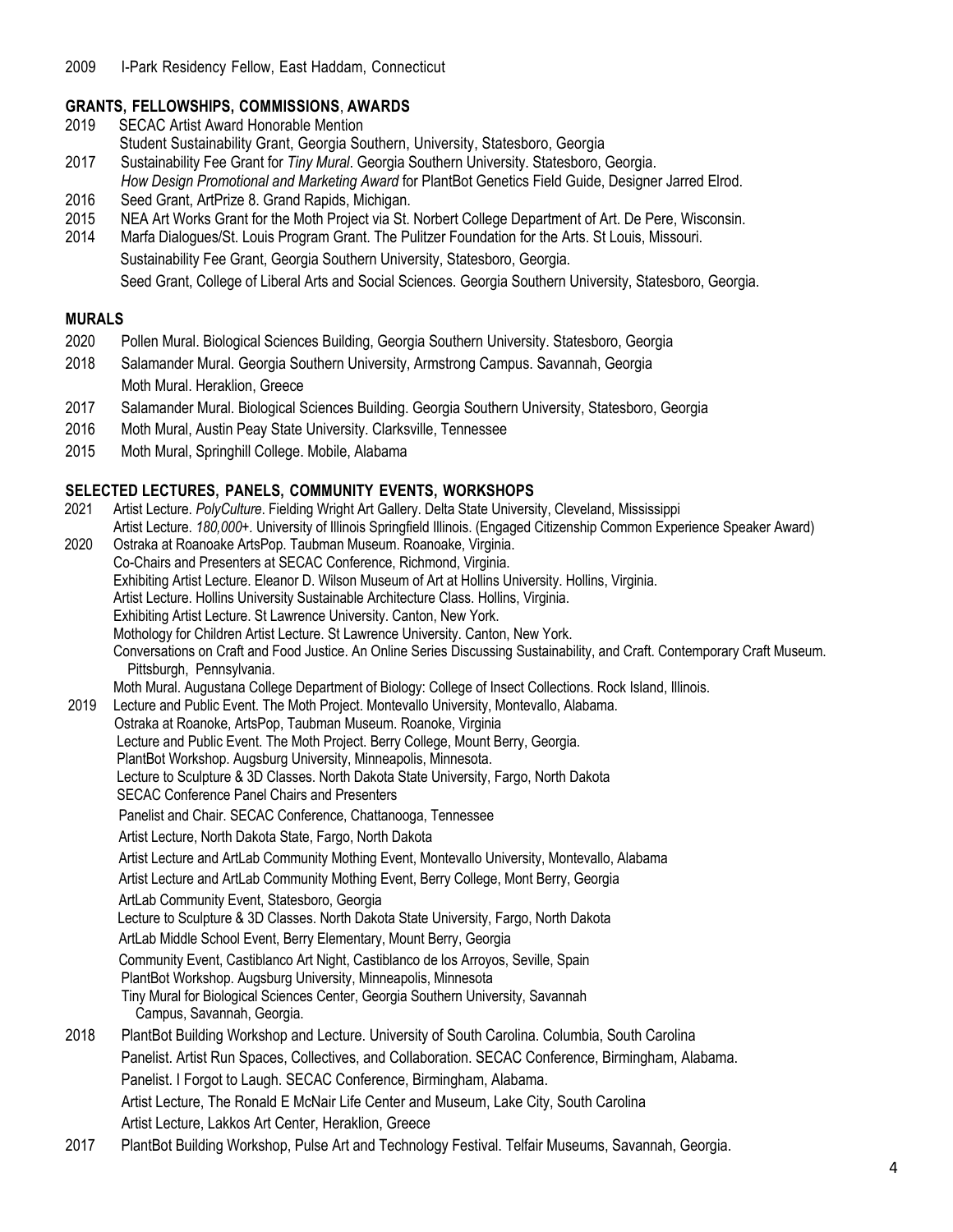PlantBot Workshop. Virginia Wesleyan University, Virginia Beach, Virginia. Clean Energy Fest. Pensacola Museum Square, Pensacola, Florida. Panel Chair. Arts and Sciences: Closer than they Think, SECAC Conference, Columbus, Ohio. Panelist. The Living Arts. SECAC Conference, Columbus, Ohio. PlantBot Building Workshop, Pulse Art and Technology Festival. Telfair Museums, Savannah, Georgia. Artist Lecture. Professional Practice Class, Guilford College, Greensboro, North Carolina. Artist Lecture. *Crossing Boundaries: Art and the Future of Energy.* Pensacola Museum of Art, Pensacola, Florida. 2016 Artist Lecture. Figge Art Museum. Davenport, Iowa. Panelist. SECAC Conference, Roanoke, Virginia. Moth Workshop. Longfellow Liberal Arts School, Davenport, Iowa. PlantBot Workshop. Augustana Teaching Museum, Rock Island, Illinois. 2015 Artist Lecture. California University of Pennsylvania Department of Art and Design. California, Pennsylvania. Artist Lecture. Slippery Rock University Art Department and the Department of Geology, Geography and the Environment, Slippery Rock, Pennsylvania. Panelist, *Soft Science*. SECAC Conference. Pittsburgh, Pennsylvania. Artist Lecture. *PlantBot Genetics*. The Nevelle Public Museum. Green Bay, Wisconsin. Artist Lecture, *AgriCULTURE Closing and Harvesting Event.* Herndon Gallery, Antioch College. Yellow Springs, Ohio. Artist Lecture, *PlantBot Genetics*. The Studios of Key West. Key West, Florida. Artist Lecture, *Towards a Better Future*. College Art Association Invitation to ArtSpace. New York, New York. Artist Lecture, *Ideas in Sight Lecture Series: PlantBot Genetics*. Savanna College of Art and Design (SCAD). Savannah, Georgia. 2014 Artist Lecture, *PlantBot Genetics*. Long Island University, Long Island, New York. Artist Lecture, *Ignite #38*. Mediamatic Foundation, Amsterdam, Netherlands Panelist, *In Cahoots: Collaborative and Interdisciplinary Projects*. SECAC Conference, Sarasota, Florida. PlantBot Workshop*.* Elaine L. Jacob Gallery*,* Wayne State University, Detroit, Michigan Artist Lecture, *Great Minds Lecture Series*. The College of Liberal Arts and Social Sciences, Georgia Southern University, Statesboro, Georgia 2013 Artist Lecture. Gertrude Herbert Institute of Art, Augusta, Georgia Panelist, *We Could Be Heroes: Monsters and Heroes in Contemporary Art Symposium*. Brigham Young University Museum of Art. Provo, Utah Panelist, *How the Personal is Political*: Southeastern College Art Conference (SECAC), Greensboro, North Carolina. 2012 Artist Lecture*.* St. Edward's University Fine Arts Gallery, Austin, Texas Artist Lecture, PlantBot Genetics. The New Gallery, Calgary, Canada Artist Lecture and Workshop, PlantBot Genetics. State University of New York (SUNY) Geneseo, Geneseo, New York Artist Lecture and Workshop, PlantBot Genetics. Sam Houston State University, Huntsville, Texas Artist Lecture and Workshop, PlantBot Genetics. Slippery Rock University, Slippery Rock, Pennsylvania Panelist, *Disrupt This Session*. College Art Association Conference, Los Angeles, California Community Event, PlantBot Genetics. OxBow Meadows Environmental Learning Center, Columbus Georgia *Raidus 250 Invitational* Panelist, Mississippi State University, Starkville, Mississippi

#### **SELECTED BIBLIOGRAPHY**

DesChene, Wendy and Jeff Schmuki. Out of Place: Artists, Pedagogy and Purpose, edited by Zoe Charlton and Tim Doud, Punctum Books, Santa Barbara, California. (in editing process; projected publication date of 2021.)

Staff Reporter. "Artists Operate Under the Guise of "PlantBot Genetics Inc". The Roanoake Star, Feb. 28th. Web/Print. Barnes, Katy. "Moths: Bees of the Night". The Alabamian, Montevallo, AL. September 30, 2019. Web/Print. EP Sevilla. "Artistas internacionales ofrecen en una exposición su "particular visión" de la Sierra Morena". EuropaPress. June 21, 2019. Web. Shields, Kathryn M and Sunny Spillane*. Creative Collaboration in Art Practice, Pedagogy, and Research*. (Cambridge Scholars

Publishing, 2018) Chapter 1.2, Pages 33-346 and Cover Image and Color Plate 1.2. Print. Dahlgren, Annika. "Plant robots mix art and ecology". University of South Carolina, August 17. Web.

Burr, Ty. "What's under the Domes? Hope for a Future". Boston Globe. October 14th, 2017.

DesChene, Wendy and Jeff Schmuki. "Art, Science, and Moths?". National Moth Week Post, June 23, 2017. Nationalmothweek.org. Web.

5